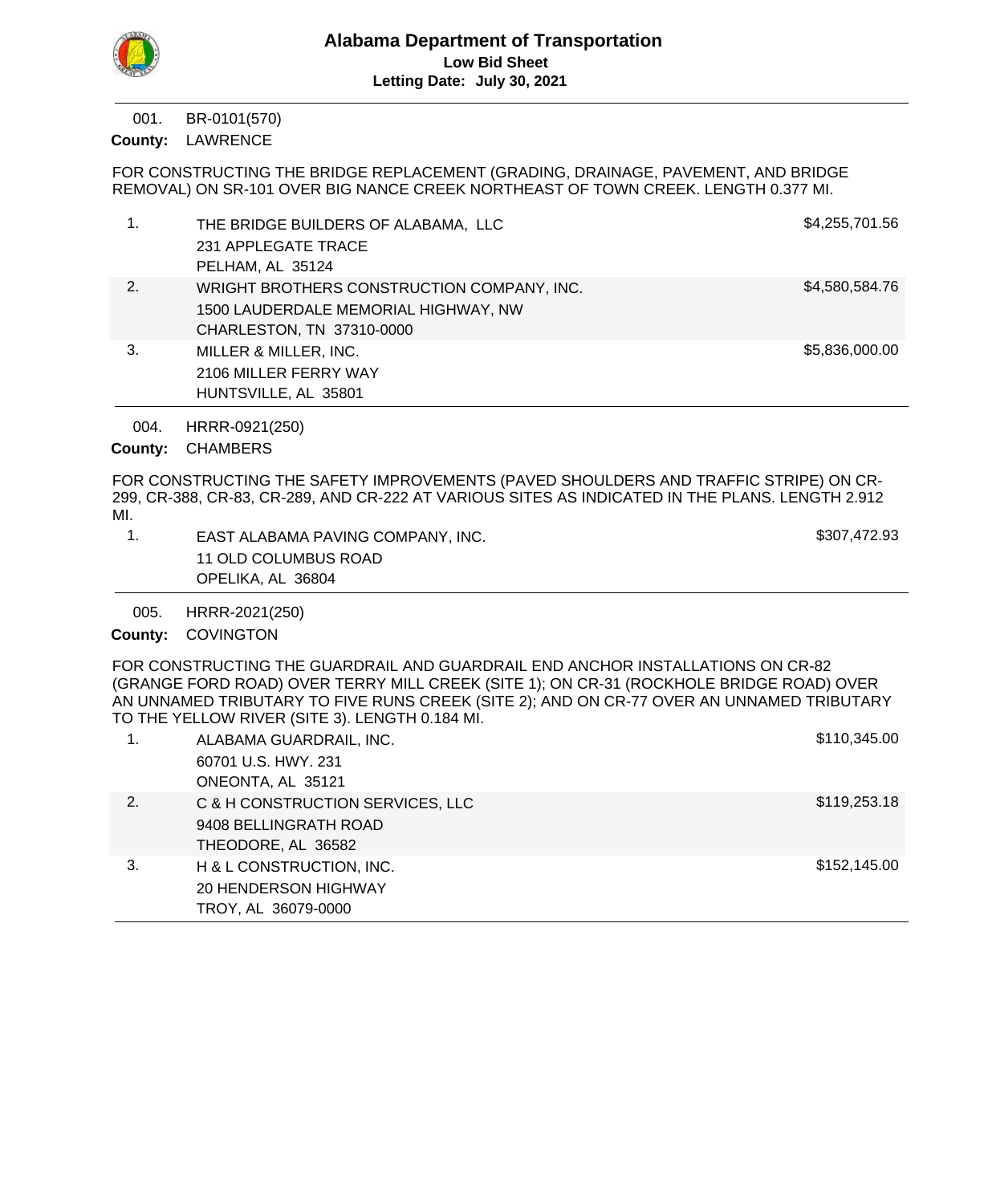#### HRRR-3121(250) 006.

### County: GENEVA

FOR CONSTRUCTING THE GUARDRAIL INSTALLATION ON CR-1 OVER AN UNNAMED TRIBUTARY TO EIGHT MILE CREEK SOUTHWEST OF SAMSON. LENGTH 0.028 MI.

|    | TROY, AL 36079-0000              |             |
|----|----------------------------------|-------------|
|    | 20 HENDERSON HIGHWAY             |             |
| 2. | H & L CONSTRUCTION, INC.         | \$62,495.00 |
|    | THEODORE, AL 36582               |             |
|    | 9408 BELLINGRATH ROAD            |             |
|    | C & H CONSTRUCTION SERVICES, LLC | \$49,818.89 |
|    |                                  |             |

HRRR-5221(250) 007.

County: MORGAN

FOR CONSTRUCTING THE SAFETY IMPROVEMENTS (SHOULDER WIDENING, ROADWAY SCORING, PAVEMENT MARKERS, AND TRAFFIC STRIPE) ON TALUCAH ROAD FROM THE JUNCTION OF SR-36 TO THE JUNCTION OF SHARP FORD ROAD SOUTHEAST OF TRIANA. LENGTH 4.200 MI.

|    | CARCEL & G. CONSTRUCTION, LLC        | \$239.344.46 |
|----|--------------------------------------|--------------|
|    | 31 COUNTY ROAD 240                   |              |
|    | HANCEVILLE, AL 35077                 |              |
| 2. | WIREGRASS CONSTRUCTION COMPANY, INC. | \$396,990.13 |
|    | 1830 HARTFORD HIGHWAY                |              |
|    | DOTHAN, AL 36301                     |              |

HRRR-5521(250) 008.

## County: PIKE

FOR CONSTRUCTING THE SAFETY IMPROVEMENTS (GUARDRAIL AND GUARDRAIL END ANCHOR INSTALLATION) ON CR-4442 OVER THE PEA RIVER RELIEF BRIDGE. LENGTH 0.089 MI.

|    | ALABAMA GUARDRAIL, INC.  | \$110,986.00 |
|----|--------------------------|--------------|
|    | 60701 U.S. HWY, 231      |              |
|    | ONEONTA, AL 35121        |              |
| 2. | H & L CONSTRUCTION, INC. | \$173,420.00 |
|    | 20 HENDERSON HIGHWAY     |              |
|    | TROY, AL 36079-0000      |              |

IM-NH-I059(399) 014.

County: TUSCALOOSA

FOR CONSTRUCTING THE ADDITIONAL LANES AND ROADWAY IMPROVEMENTS (GRADING, DRAINAGE, PAVEMENT, TRAFFIC SIGNS, AND TRAFFIC STRIPE) ON I-20/I-59 FROM THE SR-69 (I-359) INTERCHANGE TO EAST OF THE SR-6 (US-82) INTERCHANGE IN TUSCALOOSA. LENGTH 2.001 MI.

| S. T. BUNN CONSTRUCTION COMPANY, INC. | \$6,514,351.48 |
|---------------------------------------|----------------|
| 611 HELEN KELLER BOULEVARD            |                |
| TUSCALOOSA, AL 35404                  |                |
| MIDSOUTH PAVING, INC.                 | \$6,579,400.00 |
| 500 RIVERHILLS PARK, SUITE 590        |                |
| BIRMINGHAM, AL 35242                  |                |
|                                       |                |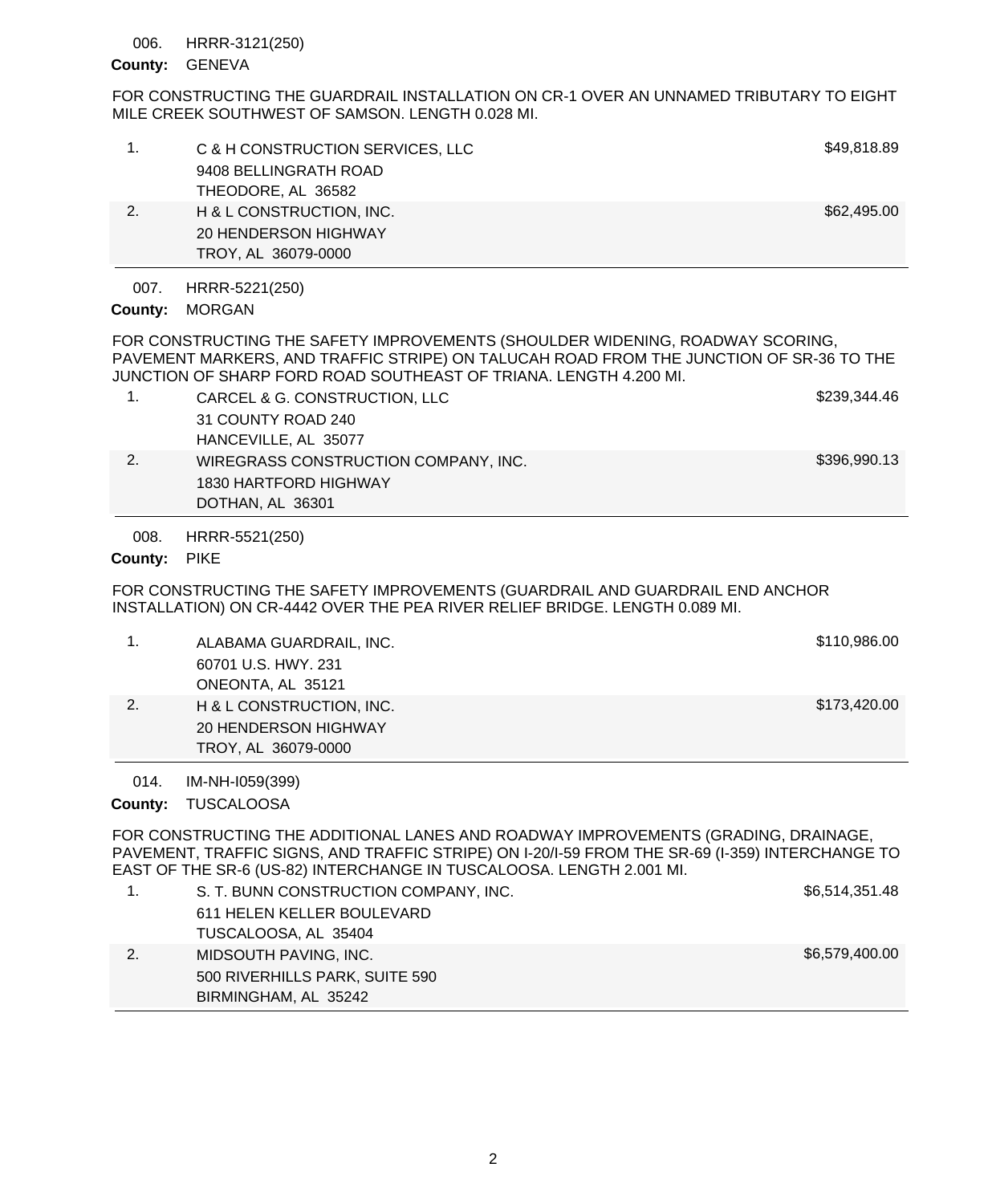#### RABRZ-3218(250) 020.

## County: GREENE

FOR CONSTRUCTING THE BRIDGE REPLACEMENTS AND APPROACHES ON CR-69 OVER MCCONNICO CREEK AND MCCONNICO CREEK RELIEF WEST OF FORKLAND. LENGTH 0.250 MI.

|    | THE BRIDGE BUILDERS OF ALABAMA, LLC<br>231 APPLEGATE TRACE<br>PELHAM, AL 35124 | \$1,318,576.97 |
|----|--------------------------------------------------------------------------------|----------------|
| 2. | MURPHREE BRIDGE CORPORATION<br>1627 COUNTY ROAD 1149<br>TROY, AL 36079         | \$1,380,614.13 |
| 3. | GLASGOW CONSTRUCTION CO., INC.<br>521 GLASGOW LOOP<br>GUIN, AL 35563           | \$1,465,887.89 |

STPMN-2620(253), STPMN-2620(254) 026.

## ELMORE **County:**

FOR CONSTRUCTING THE WIDENING, RESURFACING, AND TRAFFIC STRIPE ON CAMP GRANDVIEW ROAD FROM THE JUNCTION OF SR-14 TO THE JUNCTION OF OLD PRATTVILLE ROAD AND THE RESURFACING AND TRAFFIC STRIPE ON OLD PRATTVILLE ROAD FROM THE AUTAUGA COUNTY LINE TO THE JUNCTION OF SR-14 IN MILLBROOK. LENGTH 2.571 MI.

| 1.  | ASPHALT CONTRACTORS, INC.<br>6730 TAYLOR CIRCLE<br>MONTGOMERY, AL 36117-0000      | \$612,288.50 |
|-----|-----------------------------------------------------------------------------------|--------------|
| 2.  | MIDSOUTH PAVING, INC.<br>500 RIVERHILLS PARK, SUITE 590<br>BIRMINGHAM, AL 35242   | \$616,727.55 |
| -3. | WIREGRASS CONSTRUCTION COMPANY, INC.<br>1830 HARTFORD HIGHWAY<br>DOTHAN, AL 36301 | \$631,932.97 |

STPMN-5120(251) 027.

County: MONTGOMERY

FOR CONSTRUCTING THE PLANING, RESURFACING, AND TRAFFIC STRIPE ON CR-40 (MERIWETHER ROAD) FROM THE JUNCTION OF SR-53 (US-231) TO THE JUNCTION OF CR-85 (PIKE ROAD) SOUTHEAST OF MONTGOMERY. LENGTH 4.305 MI.

|    | MIDSOUTH PAVING, INC.                | \$634,783.00 |
|----|--------------------------------------|--------------|
|    | 500 RIVERHILLS PARK, SUITE 590       |              |
|    | BIRMINGHAM, AL 35242                 |              |
| 2. | WIREGRASS CONSTRUCTION COMPANY, INC. | \$688,067.59 |
|    | 1830 HARTFORD HIGHWAY                |              |
|    | DOTHAN, AL 36301                     |              |
| 3. | DUBOSE CONSTRUCTION COMPANY, LLC     | \$689,690.25 |
|    | 11070 HIGHWAY 80 EAST                |              |
|    | MT. MEIGS, AL 36057                  |              |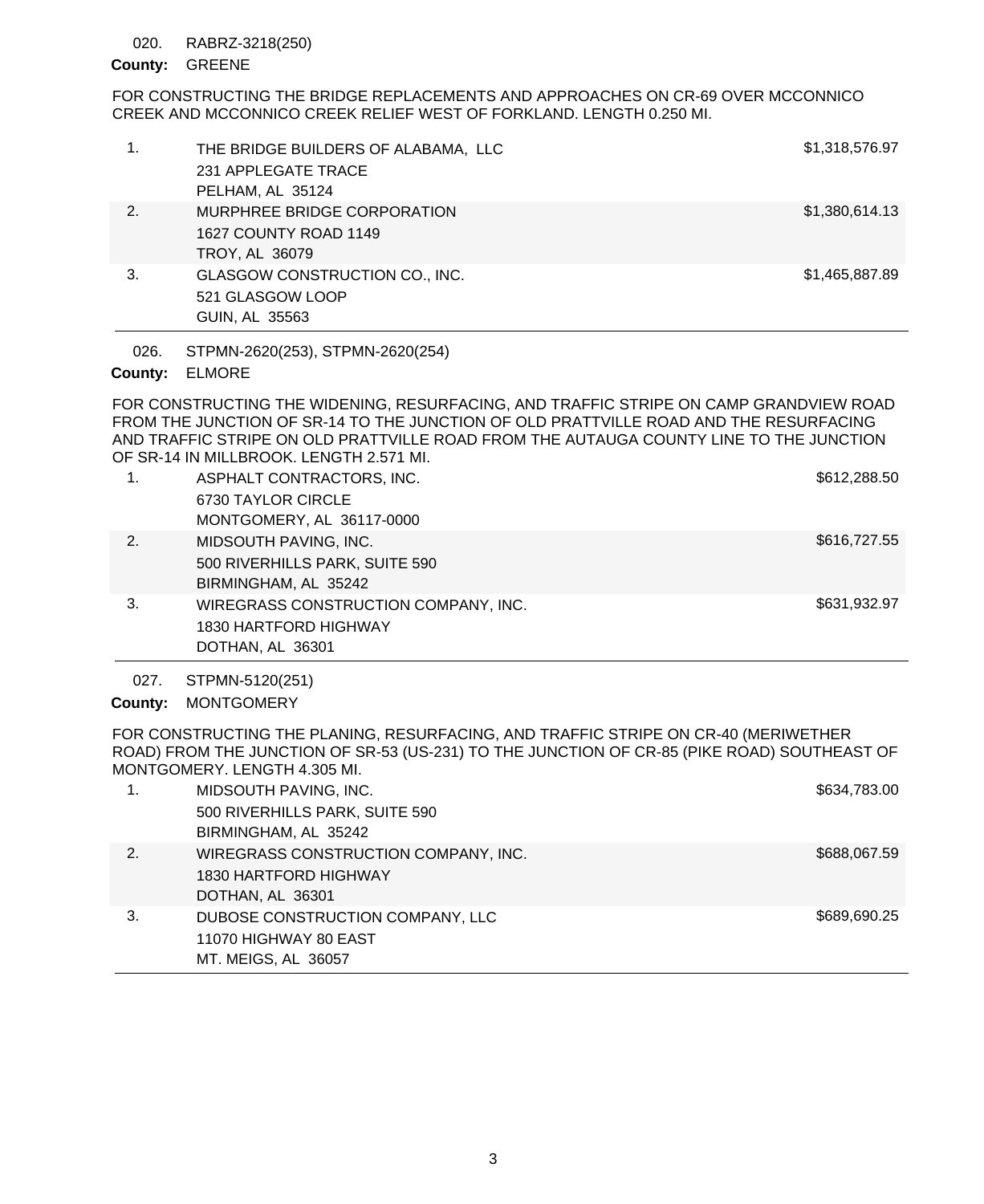#### STPOA-0202(524) 030.

## County: CALHOUN

FOR CONSTRUCTING THE TRAFFIC SIGNAL UPGRADES ON SR-202 (ALBERT P. BREWER HIGHWAY) AT NORTH HUNTER STREET. LENGTH 0.169 MI.

| 1. | TEMPLE ELECTRIC COMPANY, INC.<br>108 NORTH 24TH STREET<br>GADSDEN, AL 35904-0000               | \$99,786.00  |
|----|------------------------------------------------------------------------------------------------|--------------|
| 2. | STONE ELECTRIC COMPANY, INC.<br>4624 5TH AVE, SOUTH<br>BIRMINGHAM, AL 35222-0000               | \$133,509.49 |
| 3. | STONE & SONS ELECTRICAL CONTRACTORS, INC.<br>2530 QUEENSTOWN ROAD<br>BIRMINGHAM, AL 35210-0000 | \$188,130.38 |

STPOA-2815(255) 031.

### County: ETOWAH

FOR CONSTRUCTING THE RESURFACING (SCRUB SEAL) AND TRAFFIC STRIPE ON MAIN STREET FROM THE JUNCTION OF SR-1 (US-431) TO THE JUNCTION OF BANKS STREET IN GLENCO. LENGTH 1.373 MI.

| WHITAKER CONTRACTING CORPORATION | \$291.617.77 |
|----------------------------------|--------------|
| 692 CONVICT CAMP ROAD            |              |
| GUNTERSVILLE, AL 35976-0000      |              |

STPOA-3519(254), STPOA-3519(255) 032.

County: HOUSTON

FOR CONSTRUCTING THE RESURFACING ON HODGESVILLE ROAD FROM THE INTERSECTION OF EAST SAUNDERS ROAD TO THE JUNCTION OF ROSS CLARK CIRCLE IN DOTHAN (SITE 1) AND ON CR-33 SOUTH (FIRST AVENUE) FROM THE INTERSECTION OF SR-12 (US-84) TO THE INTERSECTION OF OLD HIGHWAY 84 IN ASHFORD (SITE 2). LENGTH 2.422 MI.

|    | MIDSOUTH PAVING, INC.                | \$657,790.64 |
|----|--------------------------------------|--------------|
|    | 500 RIVERHILLS PARK, SUITE 590       |              |
|    | BIRMINGHAM, AL 35242                 |              |
| 2. | WIREGRASS CONSTRUCTION COMPANY, INC. | \$798,023.40 |
|    | 1830 HARTFORD HIGHWAY                |              |
|    | DOTHAN, AL 36301                     |              |

STPPC-5714(252) 035.

County: RUSSELL

FOR CONSTRUCTING THE RESURFACING AND TRAFFIC STRIPE ON CR-24 (BRADLEY ROAD) FROM THE INTERSECTION OF CR-39 (NUCKOLS ROAD) TO THE JUNCTION OF SR-165 IN FORT MITCHELL. LENGTH 2.913 MI.

1. EAST ALABAMA PAVING COMPANY, INC. \$642,323.34 11 OLD COLUMBUS ROAD OPELIKA, AL 36804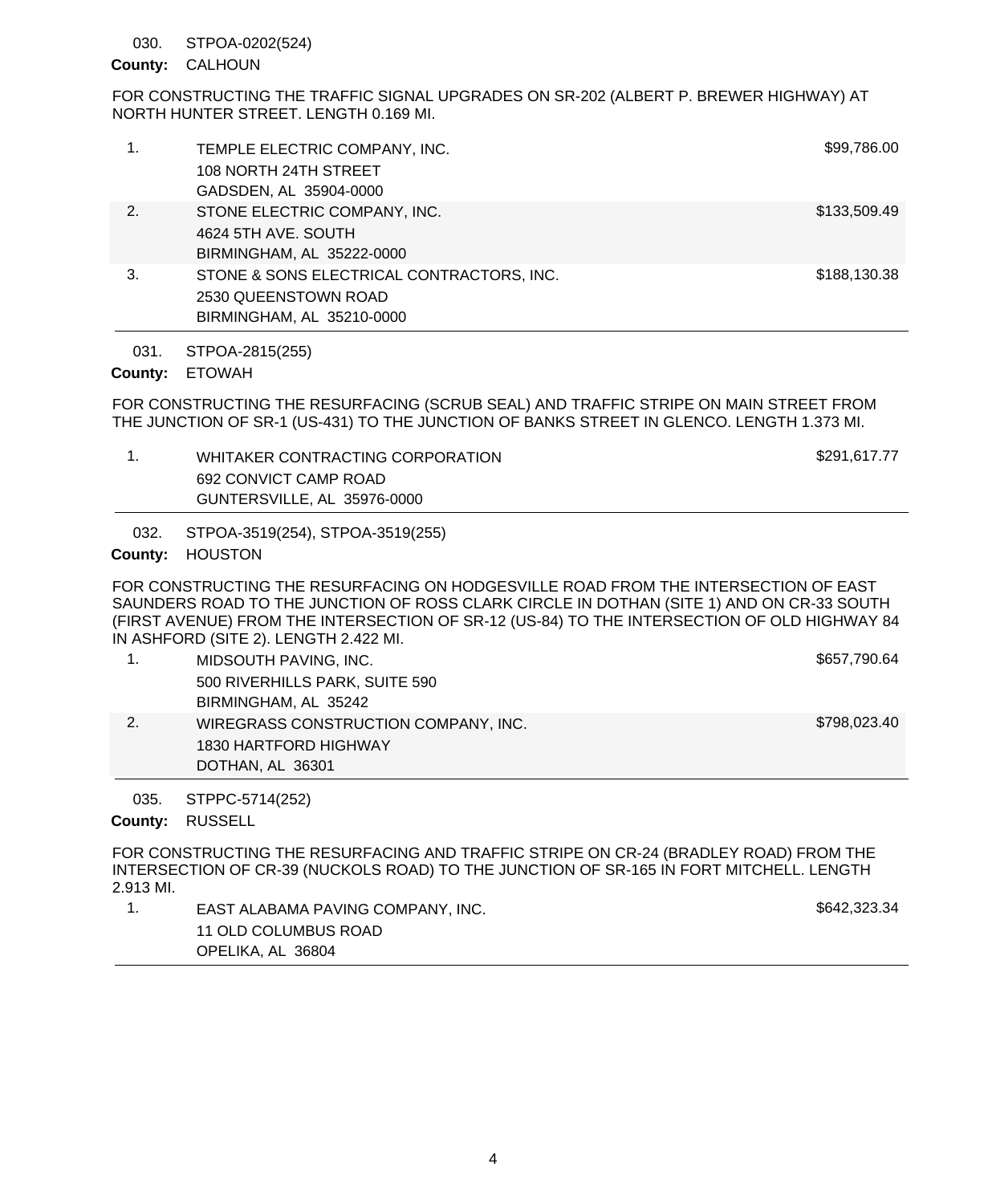#### ATRP2-26-2020-026-1 037.

### ELMORE **County:**

FOR CONSTRUCTING THE SAFETY IMPROVEMENTS (TRAFFIC SIGNALS, TRAFFIC SIGNS, AND TRAFFIC STRIPE) ON SR-14 AT INGRAM ROAD NORTH OF MILLBROOK. LENGTH 0.029 MI.

|    | STONE ELECTRIC COMPANY, INC.              | \$87,474.62  |
|----|-------------------------------------------|--------------|
|    | 4624 5TH AVE, SOUTH                       |              |
|    | BIRMINGHAM, AL 35222-0000                 |              |
| 2. | STONE & SONS ELECTRICAL CONTRACTORS, INC. | \$107,877.90 |
|    | 2530 QUEENSTOWN ROAD                      |              |
|    | BIRMINGHAM, AL 35210-0000                 |              |
|    |                                           |              |

#### ATRP2-51-2021-051 039.

## County: MONTGOMERY

FOR CONSTRUCTING THE INTERSECTION IMPROVEMENTS TO INCLUDE LANE MODIFICATIONS AND TRAFFIC SIGNAL INSTALLATION ON SR-8 (US-80) AT CR-17 (MITCHELL YOUNG ROAD) SOUTHWEST OF MONTGOMERY. LENGTH 0.366 MI.

| MCELHENNEY CONSTRUCTION CO., LLC     | \$409.499.14 |
|--------------------------------------|--------------|
| 3835 GORDON JOHN DRIVE               |              |
| MOBILE, AL 36693                     |              |
| WIREGRASS CONSTRUCTION COMPANY, INC. | \$485.214.11 |

1830 HARTFORD HIGHWAY DOTHAN, AL 36301

#### RACR-037-038-012 042.

# County: JEFFERSON

FOR CONSTRUCTING THE ADDITIONAL LANES (GRADING, DRAINAGE, PAVEMENT, TRAFFIC SIGNALS, AND TRAFFIC STRIPE) ON SR-38 (US-280) FROM THE SR-149 INTERCHANGE TO THE PUMP HOUSE ROAD OVERPASS IN MOUNTAIN BROOK. LENGTH 1.566 MI.

1. DUNN CONSTRUCTION COMPANY, INC. The same state of the state of the state of the state of the state of the state of the state of the state of the state of the state of the state of the state of the state of the state of 3905 MESSER AIRPORT HWY

BIRMINGHAM, AL 35222

RACR-063-999-033 043.

County: TUSCALOOSA

FOR CONSTRUCTING THE ADDITIONAL LANES AND ACCESS MANAGEMENT (GRADING, DRAINAGE, PAVEMENT, INTELLIGENT TRANSPORTATION SYSTEMS (ITS), RETAINING WALLS, TRAFFIC SIGNALS, TRAFFIC SIGNS, AND TRAFFIC STRIPE) ON SR-6 (US-82/MCFARLAND BOULEVARD) FROM THE INTERSECTION OF SR-69 IN NORTHPORT TO THE JUNCTION OF RICE MINE ROAD IN TUSCALOOSA. LENGTH 2.770 MI.

|    | <b>IKAROS, LLC</b>            | \$33,910,000.00 |
|----|-------------------------------|-----------------|
|    | 8501 NEW WATERMELON RD.       |                 |
|    | TUSCALOOSA, AL 35406          |                 |
| 2. | JOHN PLOTT COMPANY, INC.      | \$35,180,636.70 |
|    | 2804 RICE MINE ROAD, N.E.     |                 |
|    | TUSCALOOSA, AL 35406-0000     |                 |
| 3. | CARCEL & G. CONSTRUCTION, LLC | \$37,846,331.21 |
|    | 31 COUNTY ROAD 240            |                 |
|    | HANCEVILLE, AL 35077          |                 |